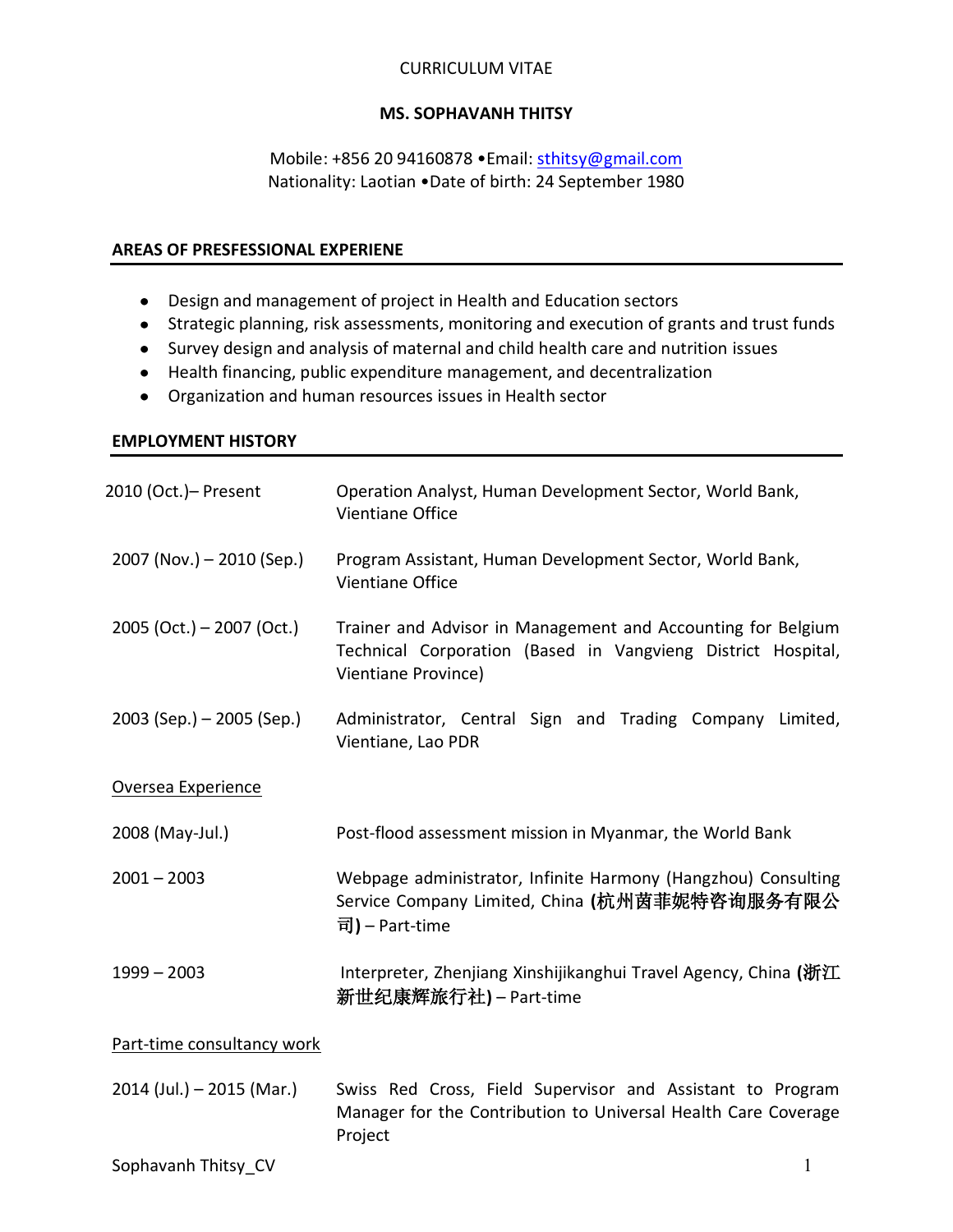# **OPERATION OF PROJECTS AND FUNDS**

- Health Services Improvement Project, financed by the World Bank IDA Grant (ongoing)
- Community Nutrition Project, financed by Food Price Crisis Response Trust Funds and EU Trust Funds through the World Bank (closed in 2013)
- Human and Avian Influenza Control and Preparedness Project, financed by the World Bank IDA Grant and AusAID Trust Funds (closed in 2012)
- Education Development Project, financed by the World Bank IDA Credit (closed in 2013)
- Support to Health Sector Reform in Vientiane and Savannakhet Provinces Project, financed by the Grant from Belgium Government (closed in 2009)

### **WORKING PAPERS AND REPORTS**

UNDP 2015, Assessment of Public Consultation on Penal Codes (under review)

- World Bank 2014, Lao PDR Development Report 2014 Expanding Productive Employment for Broad-Based Growth (worked on the policy review and assessment of the policies on vacational training and skill development, and helped editing Laotian translated version)
- World Bank 2013, Report of Maternal Health, Child Health & Nutrition in Lao PDR (contributed to the design of basline and enline survey, pretested, and helped editing and formatting Laotian translated version, contracted printing house for publication and dissemination)
- Lao PDR Ministry of Health/Lao Women's Union 2013, Review of the Implementation of Community Base Health and Nutrition (quality review)
- Lao PDR Ministry of Health/Lao Women's Union 2012, Ethic Group Consultation on the Impact of the Community Nutrition Project (commented on the design and quality review; coordinated with Lao Government and consulting firm in orgarnizing the ehtnic group consultation in Salavan and Attapue province, Lao PDR)
- Alkenrack, S., 2011, Phd Thesis on Health Insurrance in Lao PDR: Examining Enrolment, Impacts, and the Prospects for Expansion (help in interview key informants and data collection)
- Engvall, A., Fenton, N., Lindelow, M. Souksavath, P. Poverty in Lao PDR 1992/3-2007/8. 2009. Department of Statistics and World Bank (helped in quality check of the survey data, edited and formatted Laotian translated version, contracted printing house for publication and dissemination)

#### **EDUCATION**

| 2008-2010 | Master of Art, Business Administration                                  |
|-----------|-------------------------------------------------------------------------|
|           | National Academy of Politics and Public Administration (NAPPA), Lao PDR |